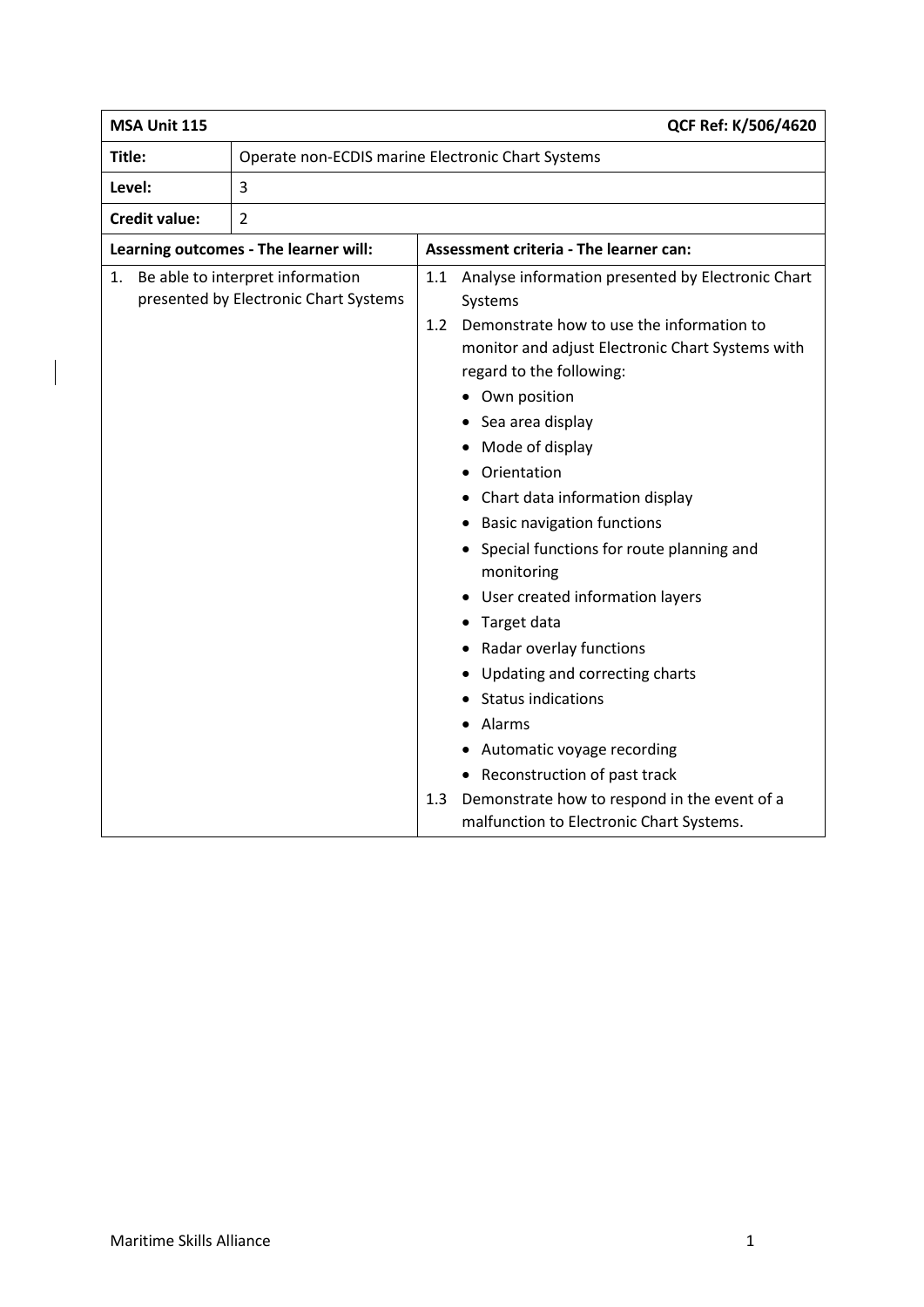| Be able to use Electronic Chart<br>2.                                 |            | 2.1 Use electronic charts for vessel navigation                                                     |
|-----------------------------------------------------------------------|------------|-----------------------------------------------------------------------------------------------------|
| Systems                                                               |            | including:                                                                                          |
|                                                                       |            | Vector charts                                                                                       |
|                                                                       |            | Raster charts                                                                                       |
|                                                                       | 2.2        | Use settings to ensure compliance with                                                              |
|                                                                       |            | operational procedures including:                                                                   |
|                                                                       |            | • Alarm parameters for anti-grounding                                                               |
|                                                                       |            | • Proximity to hazards                                                                              |
|                                                                       |            | • Proximity to special areas                                                                        |
|                                                                       |            | • Availability of chart data                                                                        |
|                                                                       |            | Chart update status                                                                                 |
|                                                                       |            | Back up arrangements                                                                                |
|                                                                       |            | Integrity monitoring                                                                                |
|                                                                       |            | • Verification of proper function                                                                   |
|                                                                       |            | 2.3 Adjust settings to suit present conditions                                                      |
|                                                                       | 2.4        | Demonstrate situational awareness while using                                                       |
|                                                                       |            | Electronic Chart Systems including:                                                                 |
|                                                                       |            | • Safe water and proximity of hazards                                                               |
|                                                                       |            | • Set and drift                                                                                     |
|                                                                       |            | Chart data and scale selection                                                                      |
|                                                                       |            | • Suitability of route                                                                              |
|                                                                       |            | Target detection and management                                                                     |
|                                                                       |            | Integrity of sensors                                                                                |
|                                                                       |            | Man overboard facilities                                                                            |
|                                                                       |            | • Event triggering                                                                                  |
|                                                                       | 2.5        | Use functions integrated with other navigation                                                      |
|                                                                       |            | systems including:                                                                                  |
|                                                                       |            | • Radar superimposition                                                                             |
|                                                                       |            | Automatic Radar Plotting Aid superimposition                                                        |
|                                                                       |            | Automatic track keeping<br>٠                                                                        |
|                                                                       |            | Automatic Identification System transponders                                                        |
|                                                                       | 2.6        | Confirm position by alternative means such as Line<br>Of Position fixing                            |
|                                                                       |            |                                                                                                     |
| Understand the capability of Electronic<br>3.<br><b>Chart Systems</b> | 3.1<br>3.2 | Explain the principal types of electronic charts<br>Explain the difference between Electronic Chart |
|                                                                       |            | Systems and Electronic Chart Display and                                                            |
|                                                                       |            | <b>Information Systems</b>                                                                          |
|                                                                       | 3.3        | Explain Electronic Chart Systems/Raster Chart                                                       |
|                                                                       |            | Display Systems data accuracy and datums                                                            |
|                                                                       | 3.4        | Describe Electronic Chart Systems data                                                              |
|                                                                       |            | presentation                                                                                        |

 $\overline{\phantom{a}}$